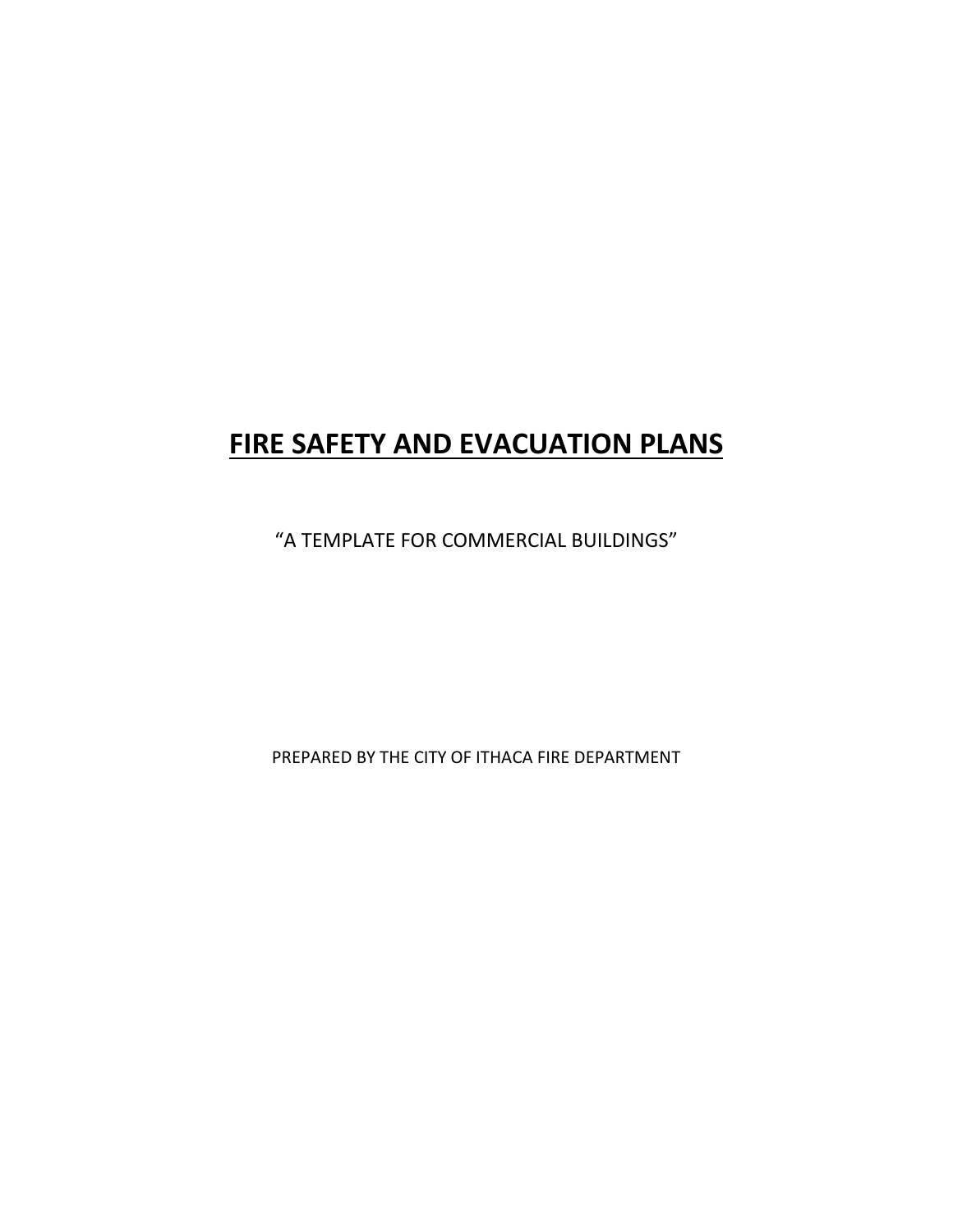PURPOSE

THE PURPOSE OF THIS EMERGENCY ACTION PLAN IS TO ESTABLISH GENERAL PROCEDURES FOR THE SAFE AND EFFECTIVE MANAGEMENT OF AN EMERGENCY. ALL EMPLOYEES (INCLUDING INTERNS AND SEASONAL/ TEMPORARY), SUPERVISORS/ MANAGERS AND BUSINESS OWNERS ARE EXPECTED TO FOLLOW THE PROCEDURES OUTLINED IN THIS PLAN. THIS PLAN IS MERELY A GUIDE OF BASIC PRACTICES FOR DIFFERENT EVENTS. DUE TO THE FACT THAT EVENTS/ CIRCUMSTANSES MAY CHANGE RAPIDLY OR MAY NOT BE COVERED WITHIN THIS DOCUMENT, THIS PLAN IS NOT A SUBSITUTE FOR GOOD REASONABLE JUDGEMENT AT THE TIME OF THE INCIDENT.

SCOPE OF THIS DOCUMENT

TO ASSIST IN THE DEVELOPMENT OF EMERGENCY EVACUATION AND FIRE PREVENTION PLANS FOR COMMERCIAL BUILDINGS IN THE CITY AND TOWN OF ITHACA NEW YORK. THIS GUIDE IS IN COMPLIANCE WITH CHAPTER FOUR (4) OF THE FIRE CODE OF NEW YORK STATE AND HAS BEEN PERMITTED FOR USE BY THE CITY OF ITHACA FIRE DEPARTMENT. ALL PLANS PREPARED USING THIS GUIDE MUST BE IMPLEMENTED AS DETAILED AND REVIEWED/ MODIFIED AS NEEDED ANNUALLY. ALL PLANS ARE SUBJECT FOR REVIEW AT ANY TIME BY THE CITY OF ITHACA FIRE DEPARTMENT'S CODES ENFORCEMENT BUREAU, CITY OF ITHACA BUILDING DEPARTMENT AND/OR BY NEW YORK STATE CODES ENFORCEMENT DIVISION.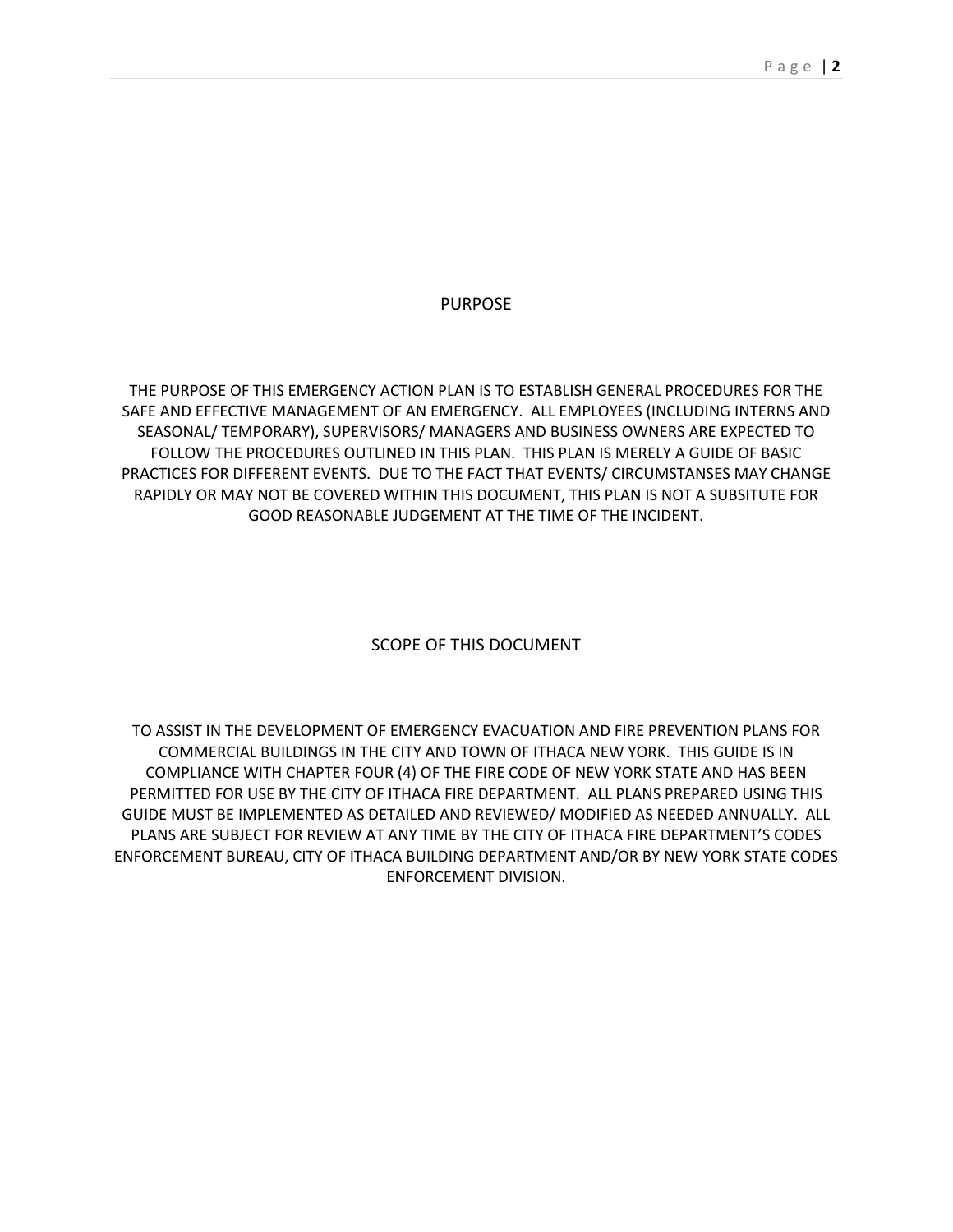#### **TABLE OF CONTENTS**

- **PAGE 1:** COVER PAGE
- **PAGE 2:** PLAN PURPOSE AND SCOPE OF DOCUMENT
- **PAGE 3:** TABLE OF CONTENTS
- **PAGE 4:** BUILDING INFORMATION REFERENCE
- **PAGE 5:** PLAN DEFINITIONS
- **PAGE 6:** TRAINING ACCOUNTABILITY FORM
- **PAGE 7:** EMERGENCY CONTACTS
- **PAGE 8:** INDIVIDUAL RESPONSIBILITIES
- **PAGE 9:** SMOKE, FIRE AND EXPLOSION PROCEDURES
- **PAGE 10:** EARTHQUAKE AND TORNADO PROCEDURES
- **PAGE 11:** TORNADO (CONT.) AND ACTIVE THREAT/ WORKPLACE VIOLENCE PROCEDURES
- **PAGE 12:** MEDICAL EMERGENCY AND EVACUATION ROUTES
- **PAGE 13:** BUILDING FLOOR PLAN
- **PAGE 14:** BUILDING SITE PLAN
- **PAGE 15:** FIRE DRILL FREQUENCY CHART
- **PAGE 16:** FIRE DRILL INFORMATION/ RECORD LOG
- **PAGE 17:** ADDITIONAL INFORMATION APPLICABLE TO YOUR BUILDING/ BUSINESS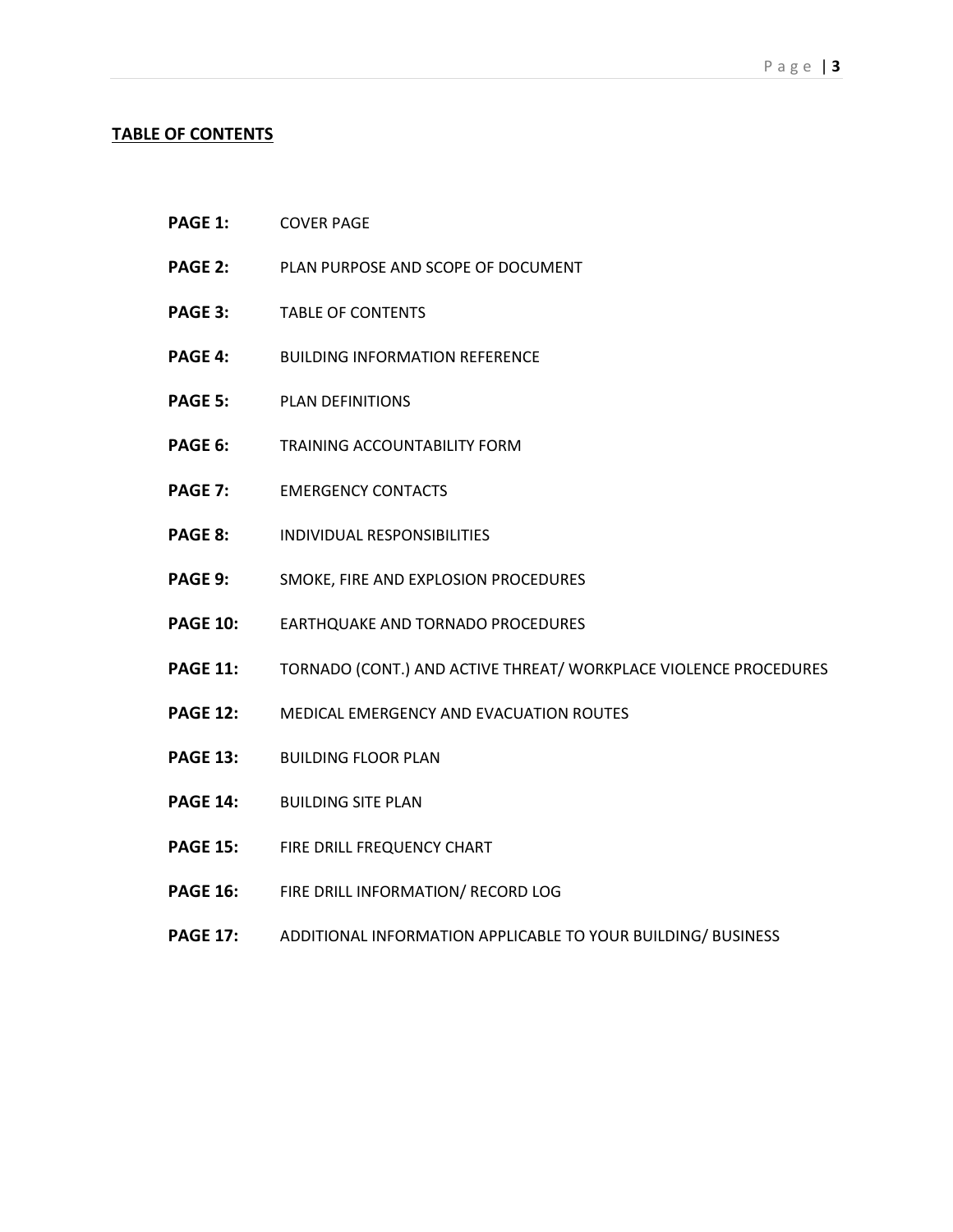# THE FOLLOWING EVACUATION AND FIRE PREVENTION PLAN IS FOR:

LOCATED AT:

WRITTEN BY:

IMPLEMENTED ON THIS DATE:

 $\frac{\frac{1}{2}}{\frac{1}{2}}$  /  $\frac{\frac{1}{2}}{\frac{1}{2}}$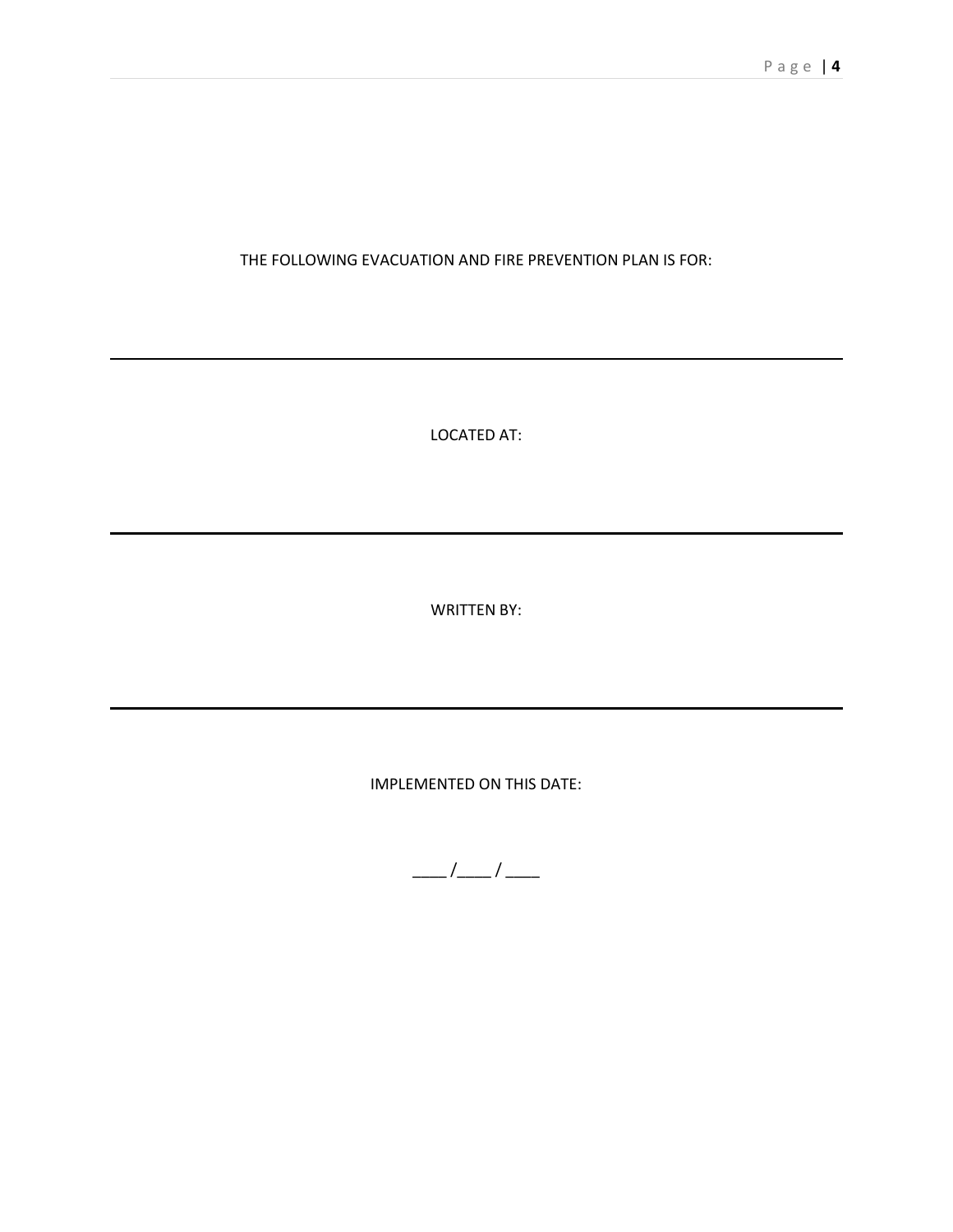#### **DEFINITIONS**

FOR THE PURPOSE OF THIS PLAN, THE FOLLOWING TERMS SHALL BE DEFINED AS FOLLOWS

**ACCOUNTABILITY:** A SYSTEM USED BY ADMINISTRATION, MANAGERS OR SUPERVISORS TO TRACK THE LOCATION OF EMPLOYEES/ CUSTOMERS DURING AN INCIDENT THAT REQUIRES EVACUATION OF A BUILDING/ STRUCTURE.

**ACTIVE THREAT/ WORKPLACE VIOLENCE:** ONE OR MORE SUBJECTS WHO PARTICIPATE IN A RANDOM OR SYSTEMATIC DEMONSTRATION OF THEIR INTENT TO HARM OTHERS.

**AREA OF REFUGE:** A PRE-DETERMINED SITE WITHIN THE BUILDING WHERE INDIVIDUALS WHO CANNOT EVACUATE GATHER DURING AN EMERGENCY.

**BUILDING:** A PERMANENT STRUCTURE SUBJECT TO THE PROVISIONS OF THIS SECTION.

**BUILDING OCCUPANTS:** ALL PERSONS WITHIN A BUILDING INCLUDING EMPLOYEES AND VISITORS.

**EARTHQUAKE:** TREMBLING OR SUDDEN MOVEMEMT OF THE EARTH'S CRUST.

**EMERGENCY:** AN INCIDENT THAT IS SUDDEN, URGENT AND USUALLY UNEXPECTED THAT REQUIRES IMMEDIATE ACTION.

**EVACUATION:** THE SYSTEMATIC REMOVAL OF PERSONS FROM AN ENDANGERED AREA/ BUILDING.

**IN-BUILDING RELOCATION:** THE CONTROLLED MOVEMENT OF BUILDING OCCUPANTS FROM AN ENDANGERED AREA TO AN AREA OF REFUGE OR SAFE AREA WITHIN THE CONFINES OF THE BUILDING ITSELF.

**OCCUPANCY ASSEMBLY POINT:** A DESIGNATED AREA OUTSIDE OF A BUILDING TO WHICH BUILDING OCCUPANTS ARE DIRECTED TO REPORT UPON IMPLIMENTATION OF A PARTIAL/ FULL EVACUATION IN ACCORDANCE WITH THIS EMERGENCY ACTION PLAN.

**P.A.S.S.:** ACRONYM DESIGNED TO ASSIST THE PUBLIC IN THE PROCESS OF USING A PORTABLE FIRE EXTINGUISHER.

- 1. PULL PIN
- 2. AIM AT THE BASE OF THE FIRE
- 3. SQUEEZE THE TRIGGER
- 4. SWEEP FROM SIDE TO SIDE

**SHELTER IN-PLACE:** A PLANNED/ SYSTEMATIC APPROACH TO A CERTAIN EVENT WHERE OCCUPANTS REMAIN INSIDE THE BUILDING, ROOM OR SAFE AREA UNTIL FURTHER DIRECTION IS GIVEN BY EMERGENCY PERSONNEL.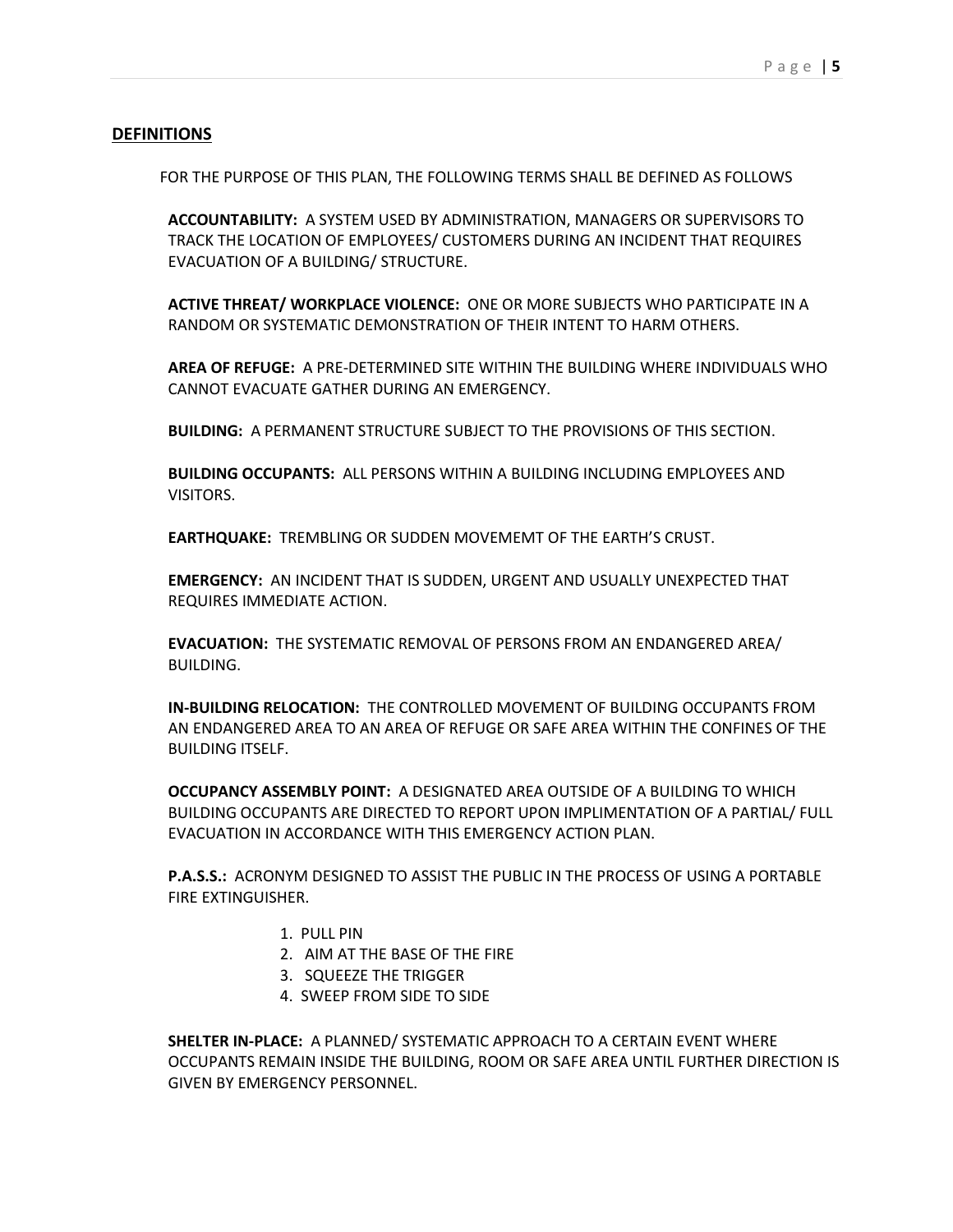# THE FOLLOWING BUSINESS OWNERS, MANAGERS/ SUPERVISORS, EMPLOYEES AND OTHER APPLICABLE INDIVIDUALS ASSOCIATED WITH THE BUSINESS AT THE PREVIOUSLY NOTED ADDRESS HAVE RECEIVED, READ AND FULLY UNDERSTAND THE INFORMATION THAT IS BEING DEPICTED BY THIS DOCUMENT.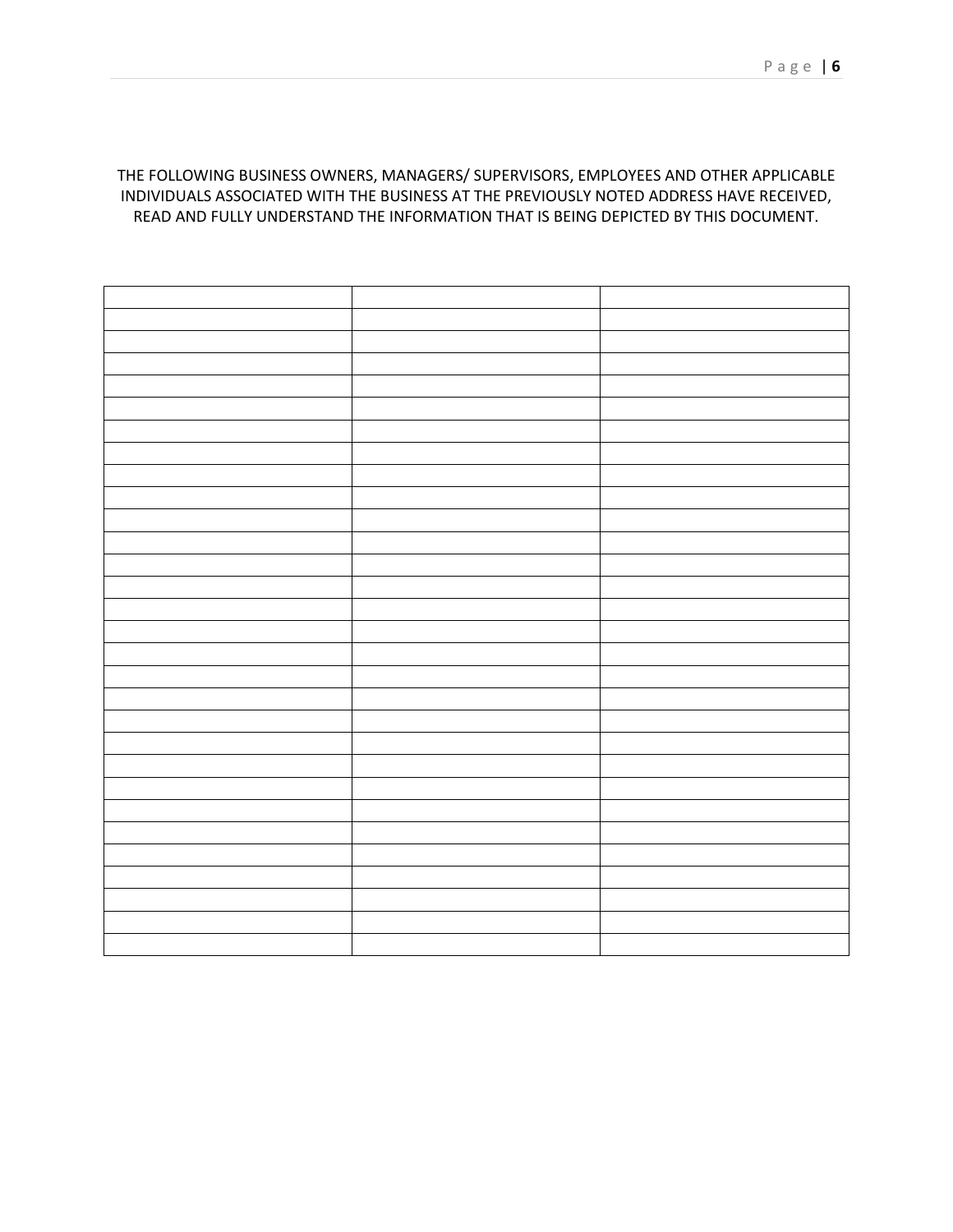# **EMERGENCY CONTACTS**

|                                                         |                               |     | <b>HOME</b>                                    | <b>CELL</b> |                                                                                                                                                                      |
|---------------------------------------------------------|-------------------------------|-----|------------------------------------------------|-------------|----------------------------------------------------------------------------------------------------------------------------------------------------------------------|
| <b>BUILDING OWNER:</b>                                  |                               |     | $( )$ $ ( )$ $-$                               |             |                                                                                                                                                                      |
| <b>BUSINESS OWNER:</b>                                  |                               |     |                                                |             |                                                                                                                                                                      |
| <b>MANAGERS:</b>                                        |                               |     |                                                |             |                                                                                                                                                                      |
|                                                         |                               |     |                                                |             |                                                                                                                                                                      |
|                                                         |                               |     |                                                |             |                                                                                                                                                                      |
|                                                         |                               |     |                                                |             |                                                                                                                                                                      |
| FIRE ALARM COMPANY:                                     |                               |     | $\begin{pmatrix} 1 & 1 \\ 1 & 1 \end{pmatrix}$ |             |                                                                                                                                                                      |
| <b>SPRINKLER COMPANY:</b>                               |                               |     |                                                |             |                                                                                                                                                                      |
|                                                         |                               |     |                                                |             |                                                                                                                                                                      |
| <b>ALTERNATIVE SUPPRESSION</b><br><b>SYSTEM COMPANY</b> |                               |     |                                                |             |                                                                                                                                                                      |
| FIRE EXTINGUISHER COMPANY                               |                               |     |                                                |             | $\begin{array}{ c c c c c c }\hline \quad \quad & - & \quad \quad & - & \quad \quad \\ \hline \quad \quad & - & \quad \quad & - & \quad \quad \\ \hline \end{array}$ |
| ITHACA FIRE DEPARTMENT:                                 | <b>EMERGENCY</b>              | 911 |                                                |             |                                                                                                                                                                      |
|                                                         | <b>ITHACA FIRE DEPARTMENT</b> |     | (607) 272-1234                                 |             |                                                                                                                                                                      |
|                                                         | <b>CODES BUREAU</b>           |     | (607) 277-7354                                 |             |                                                                                                                                                                      |
| ITHACA POLICE DEPARTMENT: EMERGENCY                     |                               | 911 |                                                |             |                                                                                                                                                                      |
|                                                         | ITHACA POLICE DEPARTMENT      |     | (607) 272-9973                                 |             |                                                                                                                                                                      |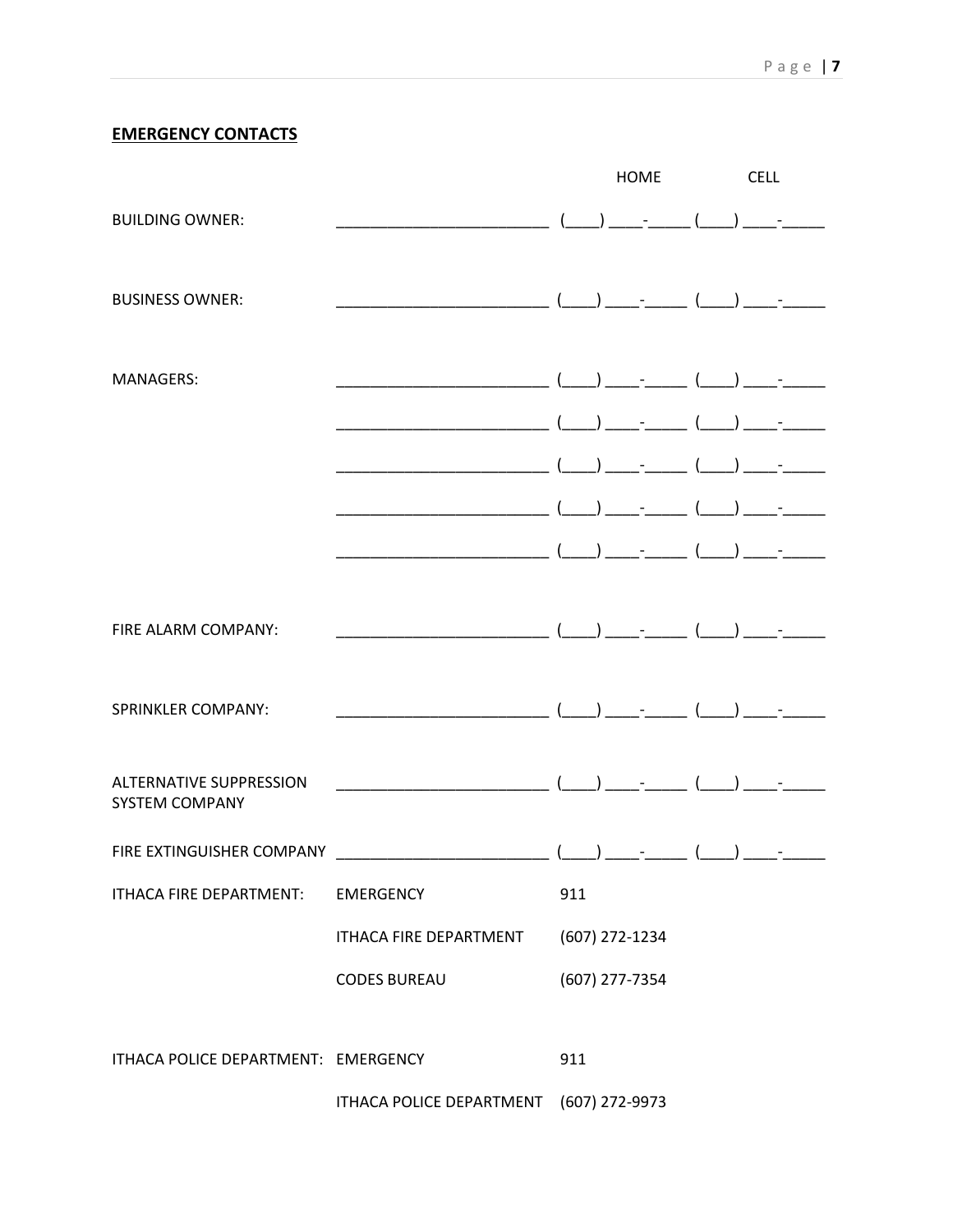#### **RESPONSIBILITIES**

#### **A. BUILDING/ PROPERTY OWNER**

- MAINTAIN PROPERTY IN COMPLIANCE WITH THE STANDARDS OF NEW YORK STATE
- ENSURE THAT BUILDING SYSTEMS AND LIFE SAFETY EQUIPMENT ARE MAINTAINED AND TESTED PER APPLICABLE STANDARDS
- MAINTAIN UP-TO-DATE CONTACT INFORMATION WITH TENANTS/ EMERGENCY CONTACTS INCASE OF AN EMERGENCY REQUIRING YOUR ASSISTANCE.

#### **B. BUSINESS OWNER**

- MAINTAIN PROPERTY IN COMPLIANCE WITH THE STANDARDS OF NEW YORK STATE
- **ENSURE SAFE WORKING ENVIRONMENT**
- MAINTAIN UP-TO-DATE INFORMATION WITHIN THIS PLAN
- CONDUCT THE APPLICABLE FIRE DRILLS THAT PERTAIN TO YOUR OCCUPANCY TYPE
- ENSURE ADEQUATE KNOWLEDGE AND TRAINING HAS BEEN RELAYED TO THE MANAGERS/ SUPERVISORS IN THE EVENT YOU ARE NOT PRESENT DURING AN **FMFRGFNCY**

# **C. MANAGERS/ SUPERVISORS**

- BE FAMILIAR WITH THE CONTENT OF THIS PLAN
- ALERT STAFF OF EMERGENCY SITUATIONS
- ENSURE STAFF AND VISITORS ARE APPROPRIATLEY EVACUATING THE BUILDING AS DIRECTED BY THE EVACUATION ROUTES
- ASSIST IN THE EVACUATION OF PERSONS WITH DISABILITIES
- PERFORM ACCOUNTABILITY ONCE ALL INDIVIDUALS HAVE EVACUATED
- REPORT FINDINGS TO RESPONDING EMERGENCY PERSONNEL

#### **D. EMPLOYEES**

- BE FAMILIAR WITH THE CONTENT OF THIS PLAN
- KNOW WHO TO AND HOW TO REPORT EMERGENCIES
- KNOW THE ASSIGNED EVACUATION ROUTES, AREAS OF REFUGE , OCCUPANCY ASSEMBLY POINTS AND THE SHELTER IN-PLACE POLICIES IF APPLICABLE
- ACTIVELY PARTICIPATE IN EMERGENCY DRILLS WHEN BEING CONDUCTED
- ASK QUESTIONS IF YOU ARE UNSURE OF OR DO NOT KNOW WHAT TO DO OR WHERE TO GO DURING AN EMERGENCY

**\*\*THE SUCCESS OF THIS FIRE SAFETY AND EVACUATION PLAN DURING AN EMERGENCY RELIES ON ALL EMPLOYEES, MANAGERS/ SUPERVISORS AND OWNERS KNOWING THE PROCEDURES OUTLINED IN THIS PLAN AND ACTING UPON THEM IN AN APPROPRIATE MANNER. \*\***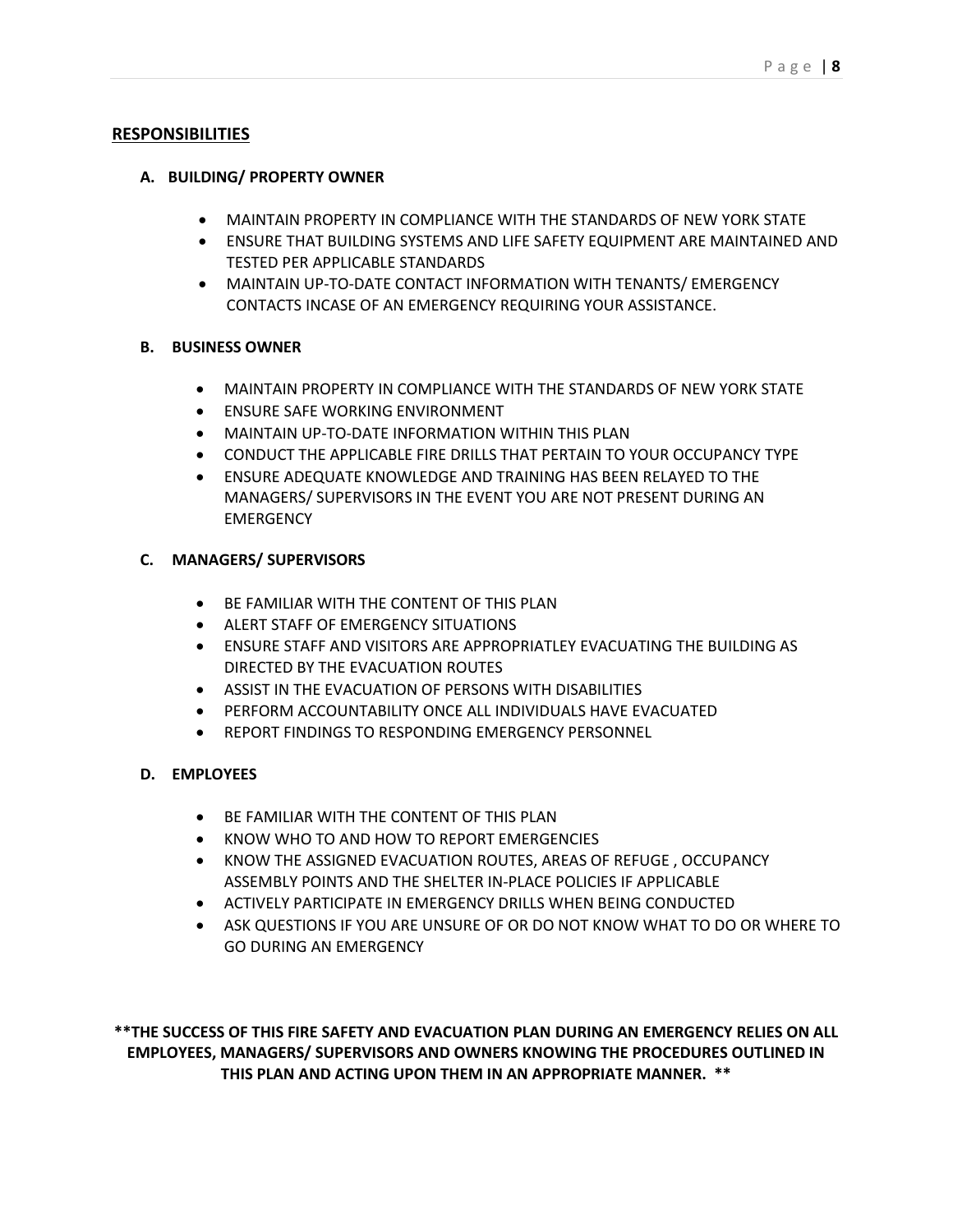# **FIRE, SMOKE AND EXPLOSION PROCEDURES**

IN THE EVENT OF ANY FIRE, SMOKE OR AN EXPLOSION YOU NEED TO

- ALERT THOSE AROUND YOU OF THE HAZARD
- NOTIFY OWNER/ MANAGER/ SUPERVISOR IMMEDIATELY
- IF POSSIBLE (WITHOUT RISK OF INJURY) TURN OFF EQUIPMENT AND SECURE **OPERATIONS**
- IF POSSIBLE (WITHOUT RISK OF INJURY AND AS YOU EXIT) USE APPROPRIATE FIRE EXTINGUISHER WITH THE P.A.S.S. PRINCIPAL
- EVACUATE THE AREA, CLOSING DOORS BEHIND YOU AS YOU LEAVE
- REMAIN CALM AND PROCEED TO THE NEAREST EXIT
- IF APPLICABLE AND NOT ALREADY IN ALARM- ACTIVATE ALARM SYSTEM
- IF NO ALARM IS PRESENT, CONTACT 911 AND REPORT THE SITUATION ONCE YOU'RE IN A SAFE LOCATION

# **\*\*EVACUATION IS MANDATORY, DO NOT ATTEMPT TO RE-ENTER THE BUILDING FOR PERSONAL BELONGINGS… THESE ARE REPLACEABLE, YOU ARE NOT. \*\***

IF SMOKE IS ENCOUNTERED DURING ESCAPE, STAY LOW AND (IF POSSIBLE) USE SECONDARY EXIT.

- ONCE YOU HAVE EXITED, FIND THE APPROPRIATE MEETING AREA AND STAY THERE. A MANAGER/ SUPERVISOR OR SAFETY OFFICER WILL TAKE ACCOUNTABILITY.
- REPORT WHAT YOU WITNESSED/ SAW AS YOU LEFT (IE. WHERE THE FIRE WAS, WHAT WAS ON FIRE ETC…)
- REPORT IF ANY CO-WORKERS ARE NOT ACCOUNTED FOR AS WELL AS WHERE THEY WERE WORKING/ LAST SEEN
- REPORT ANY INJURIES TO YOUR MANAGER/ SUPERVISOR OR SAFETY OFFICER

IF YOU ARE TRAPPED WITHIN A ROOM/ BUILDING STAY CALM.

- IF POSSIBLE, FIND A ROOM THAT IS NOT ON FIRE AND ISOLATE YOURSELF/ OTHERS INSIDE.
- CLOSE ALL DOORS AND WINDOWS INSIDE THE ROOM.
- USE CLOTHING/ TOWELS TO BLOCK VOIDS AROUND DOORS/ WINDOWS OR VENTS TO LIMIT SMOKE FROM ENTERING
- IF POSSIBLE, CONTACT 911 AND REPORT WHO YOU ARE, WHERE YOU ARE TRAPPED, HOW MANY PEOPLE ARE WITH YOU AND ANY OTHER APPLICABLE INFORMATION THAT MAY BE REQUESTED.
- **SIGNAL HELP WHEN RESCUERS ARE NEAR,**
- IF POSSIBLE, KEEP WINDOWS CLOSED TO PREVENT THE FIRE FROM BEING DRAWN TO YOUR LOCATION.
- REMAIN CALM, STAY LOW AND BE PATIENT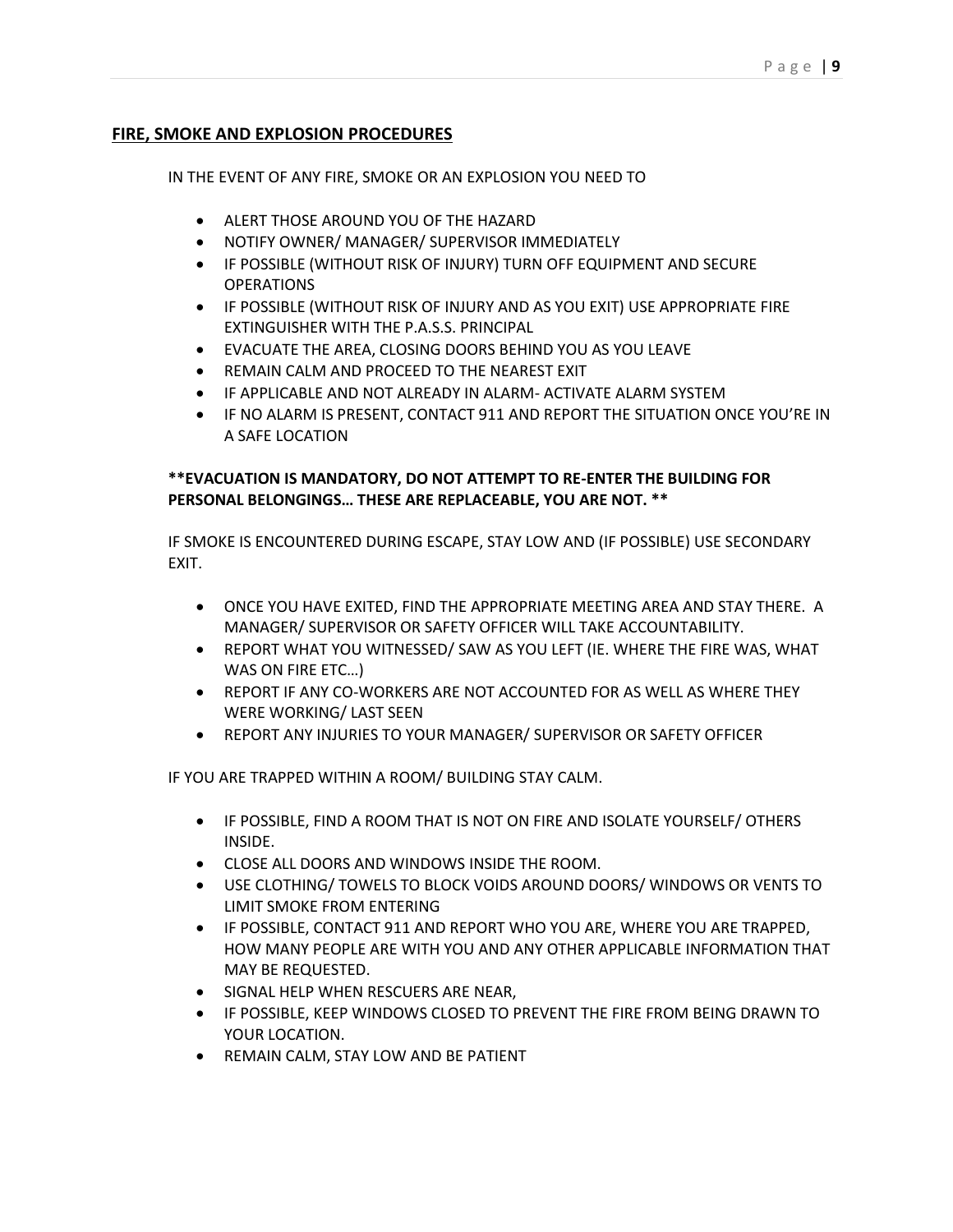# **EARTHQUAKE PROCEDURES**

THE FOLLOWING ARE SOME USEFUL TIPS TO HELP PREPARE FOR AN EARTHQUAKE:

- **KNOW YOUR SURROUNDINGS AND PRE-PLAN YOUR SAFE SPOTS SUCH AS UNDER** STURDY TABLES, INSIDE DOOR FRAMES, UNDER DESKS.
- DETERMINE WHERE DANGER AREAS EXIST SUCH AS NEAR WINDOWS, UNDER HANGING OBJECTS OR NEAR TALL, UNSECURE OBJECTS SUCH AS BOOKCASES/ RACKS
- **STORE HAZARDOUS AND FLAMMABLE CHEMICALS INSIDE PROPER CABINETS**
- KEEP BREAKABLE AND HEAVY OBJECTS CLOSE TO THE FLOOR
- MAKE SURE COMPRESSED GAS CYLINDERS ARE SECURED AT ALL TIMES

#### DURING EARTHQUAKE

- GET TO THE FLOOR AND TAKE COVER UNDER SOMETHING STURDY
- **HOLD ON UNTIL SHAKING CEASES**
- **STAY AWAY FROM DANGER AREAS**
- ONCE SHAKING CEASES AND IT IS SAFE TO DO SO, HELP THOSE AROUND YOU EXIT THE **BUILDING**
- **BE PREPARED FOR AFTERSHOCKS**
- BE AWARE THAT ELECTRICITY MAY GO OUT AND THAT SPRINKLER/ FIRE ALARM SYSTEMS MAY ACTIVATE
- **STAY AWAY FROM THE USE OF ELEVATORS**
- ONCE OUTSIDE, STAY AWAY FROM BUILDINGS. MOVE TO OPEN AREAS AWAY FROM COLLAPSE ZONES
- ONCE EVACUATED, TAKE ACCOUNTABLILITY AND DO NOT ATTEMPT TO RE-ENTER THE BUILDING UNTIL ADVISED TO BY EMERGENCY PERSONNEL.

#### **TORNADO PROCEDURES**

KNOW THE DIFFERENCE BETWEEN WATCH AND WARNING. A WATCH MEANS THAT A TORNADO HAS THE POTENTIAL OF FORMING IN YOUR AREA. A WARNING MEANS THAT A TORNADO IS IMMINENT AND THAT THERE IS AN IMMEDIATE DANGER TO LIFE AND PROPERTY.

INSIDE BUILDING:

- MOVE TO LOWEST LEVEL OF THE BUILDING
- **STAY AWAY FROM WINDOWS AND DOORS**
- MOVE TO AN INTERIOR CORRIDOR IF POSSIBLE
- AVOID LOBBIES, WALKWAYS, ATRIUMS AND OTHER AREAS CONTAINING GLASS STRUCTURES/ UNSECURED OBJECTS
- **STAY LOW TO THE FLOOR AND COVER HEAD**
- **REMAIN INSIDE OF SHELTER UNTIL ADVISED BY EMERGENCY PERSONNEL**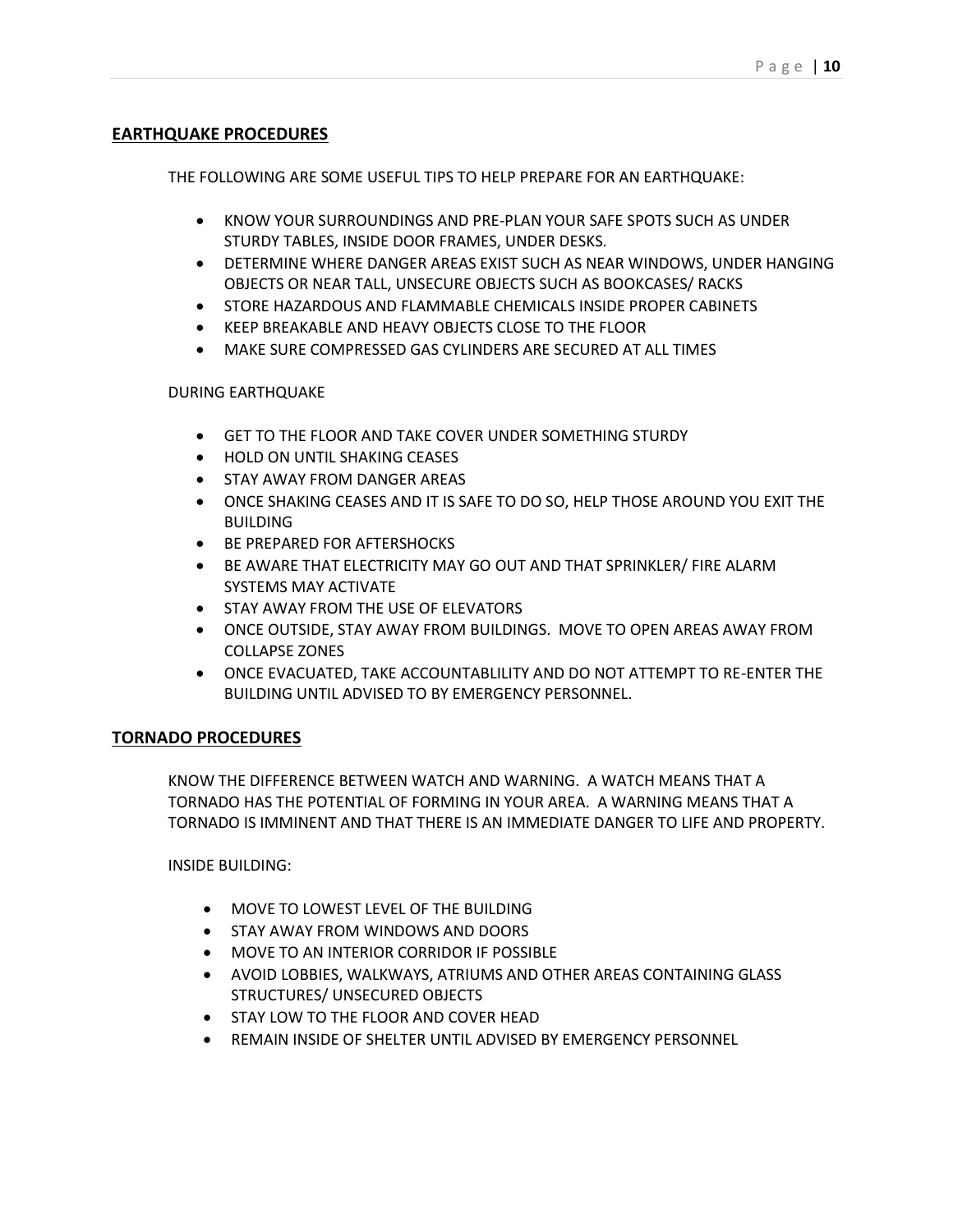# **TORNADO PROCEDURES (CONT.)**

OUTSIDE OF BUILDING:

- **IF POSSIBLE SEEK SHELTER IMMEDIATELY**
- AVOID WINDOWS
- AVOID UNSECURED DEBRIS SUCH AS PARKING LOTS, FENCES AND TREES
- IF NO SHELTER CAN BE REACHED, FIND LOWEST AREA POSSIBLE SUCH AS A DITCH OR RAVINE
- LAY FLAT AND COVER HEAD

# **ACTIVE THREAT/ WORKPLACE VIOLENCE**

IN CASE OF AN IMMEDIATE LIFE-THREATENING EVENT, EACH INDIVIDUAL SHOULD TAKE WHATEVER ACTIONS ARE NECESSARY TO PROTECT HIS OR HER OWN LIFE. THESE ARE GUIDELINES AND SHOULD ONLY BE ATTEMPTED WHEN IT IS SAFE TO DO SO. WHEN IN DOUBT, FOLLOW YOUR OWN INSTINCTS.

THREAT INSIDE THE BUILDING:

- IF POSSIBLE, FLEE THE AREA SAFELY AND AVOID DANGER
- IF FLEEING IS NOT AN OPTION, SEPARATE YOURSELF FROM THREAT
- **SECURE/ BARRICADE DOORS BY ANY MEANS POSSIBLE**
- SHUT OFF LIGHTS AND MOVE TO AREA WHERE YOU CANNOT BE SEEN OR HEARD
- AS SOON AS POSSIBLE, CONTACT 911 AND REPORT WHAT YOU WITNESSED
- $\bullet$  STAY CALM AND FOCUSED ON YOUR SURVIVAL, KEEP OTHERS AROUND YOU CALM AND FOCUSED
- DO NOT OPEN DOOR/ BARRICADE UNTIL A KNOWN EMERGENCY PERSONEL ADVISES IT IS SAFE TO DO SO

THREAT OUTSIDE OF BUILDING:

- CLOSE AND LOCK ALL DOORS AND WINDOWS
- STAY LOW TO THE GROUND AND AWAY FROM WINDOWS/DOORS
- IF POSSIBLE, TURN OFF LIGHTS TO LIMIT VISIBILITY INTO BUILDING
- CONTACT 911 IMMEDIATELY AND RELAY ALL PERTINENT INFORMATION THAT IS AVAILABLE
- REMAIN IN SAFE LOCATION UNTIL KNOWN EMERGENCY PERSONNEL ADVISES **OTHERWISE**

#### *\*\*EXPECTATION WHEN EMERGENCY PERSONNEL ARRIVE\*\**

*DUE TO RECENT EVENTS ACROSS THIS COUNTRY, POLICE HAVE CONDUCTED NUMEROUS ACTIVE THREAT/ "SHOOTER" DRILLS. OFFICERS ARE TRAINED TO RESPOND IN A "RAPID DEPLOYMENT" TECHNIQUE WHERE BY THE OFFICERS WILL GO DIRECTLY TO WHERE THEY BELIEVE THE THREAT IS. THEIR INTENT IS TO NUETRALIZE/ STOP THE THREAT BY THE QUICKEST MEANS AVAILABLE. IN THIS*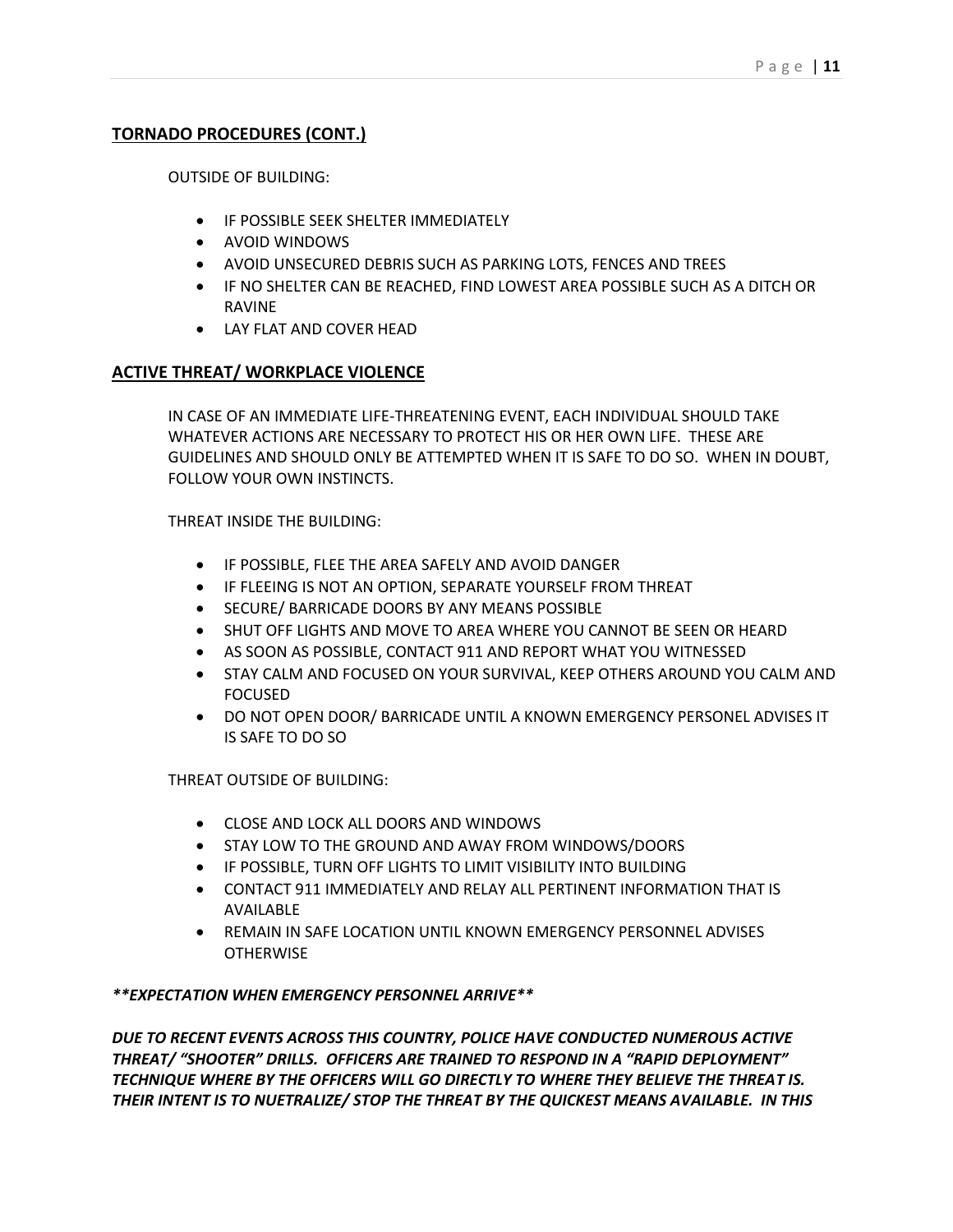*STRATEGY, THE OFFICERS ARE NOT LOOKING FOR WOUNDED/ INJURED OCCUPANTS. THEY MAY ENTER THE BUILDING IN GROUPS OR TEAMS AND SWIFTLY MOVE THROUGH THE DIFFERENT AREAS. THE OFFICERS MAY HAVE A TYPICAL PATROLMAN APPEARANCE OR HAVE A MORE TACTICAL UNIFORM ON. BE ADVISED THAT THEY MAY BE VERY BLUNT WITH YOU. STAY CALM AND LISTEN TO THEIR COMMANDS. RELEASE ANY BAGS OR OBJECTS THAT YOU MAY HAVE IN YOUR HANDS AND KEEP YOUR HANDS VISIBLE AT ALL TIMES. DO NOT MOVE AROUND UNTIL DIRECTED TO DO SO BY THE OFFICERS. REPORT ANY PERTINENT INFORMATION THAT YOU MAY HAVE TO THESE OFFICERS.* 

# **MEDICAL EMERGENCY**

IF YOU, OR SOMEONE NEAR YOU, IS IN NEED OF HELP USE THE FOLLOWING AS A GUIDLINE TO ASSIST

- **NOTIFY MANAGER/ SUPERVISOR OF SITUATION**
- CONTACT 911
- DETERMINE IF THE SCENE/ SITUATION IS SAFE AND THAT IT IS NOT GOING TO PLACE YOU OR OTHERS AT RISK OF INJURY BY ASSISTING
- STAY CALM
- IF POSSIBLE, ATTEMPT TO ISOLATE THE "PERSON IN NEED OF HELP" FROM OTHER VISITORS/ CUSTOMERS OR EMPLOYEES
- ATTEMPT TO GAIN PERTINENT INFORMATION FROM THE INDIVIDUAL OR BYSTANDERS SUCH AS PERSON'S NAME, AGE, MEDICAL HISTORY, ALLERGIES AND WHAT THE PRESENTING ISSUE IS
- IF APPLICABLE AND YOU ARE TRAINED IN CPR/ FIRST AID ATTEMPT TO RENDER CARE IF YOU ARE COMFORTABLE IN DOING SO
- $\bullet$  STAY WITH INDIVIDUAL AND REPORT ALL FINDINGS/ INFORMATION TO EMERGENCY PERSONNEL

# **EVACUATION ROUTES:**

THE PRIMARY AND SECONDARY EVACUATION ROUTES ARE DEPICTED IN THE FLOOR PLANS OF THIS DOCUMENT. THESE PLANS WILL HIGHLIGHT EXITS, EVACUATION ROUTES, AREAS OF REFUGE, AND EXTINGUISHER/ ALARM STATION LOCATIONS. PLEASE REFER TO THESE DOCUMENTS FOR FURTHER INSTRUCTION ON HOW TO EXIT AND WHERE TO MEET ONCE YOU HAVE EXITED THE BUILDING.

#### **OCCUPANCY ASSEMBLY POINT:**

THE OCCUPANCY ASSEMBLY POINT OR MEETING AREA FOR THIS BUILDING IS:

ONCE ACCOUNTABILITY IS ACCESSED BY AN OWNER/ MANAGER/ SUPERVISOR, RELAY ALL FINDINGS TO THE EMERGENCY PERSONNEL WHO ARE ARRIVING ON THE SCENE.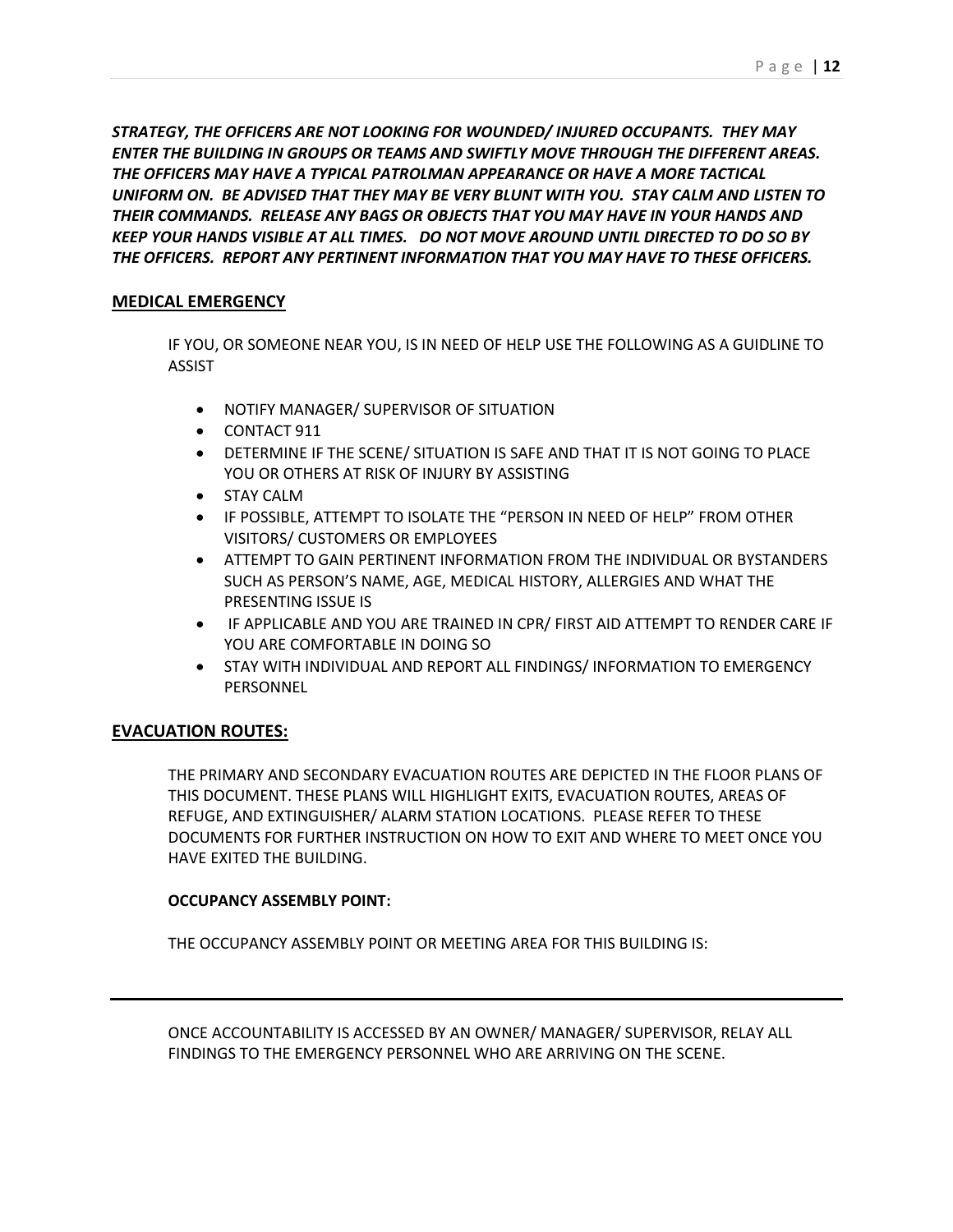#### **BUILDING FLOOR PLAN**

REFERENCE THE DIAGRAM BELOW THAT ILLUSTRATES THE BUILDING/ BUSINESS FLOOR PLAN. THIS PLAN DEPICTS THE PRIMARY AND SECONDARY EVACUATION ROUTES AS WELL AS AREAS OF REFUGE (IF ANY) INSIDE THE BUILDING. IN ADDITION TO THESE ROUTES, THIS DIAGRAM ALSO DEPICTS THE LOCATION OF FIRE EXTINGUISHERS, FIRE ALARM PULL STATIONS, OCCUPANT USE HOSE STATIONS AND FIRE ALARM CONTROL PANELS IF PRESENT. IF APPLICABLE THE ASSEMBLY SEATING AREAS ARE ALSO DEPICTED FOR REFERENCE. IT IS YOUR RESPONSIBILITY TO KNOW THE EVACUATION ROUTES, LOCATION OF LIFE SAVING SYSTEMS AND WHERE YOUR BUSINESS HAS DESIGNATED THE OCCUPANCY ASSEMBLY AREAS TO BE IN THE EVENT OF AN EMERGENCY.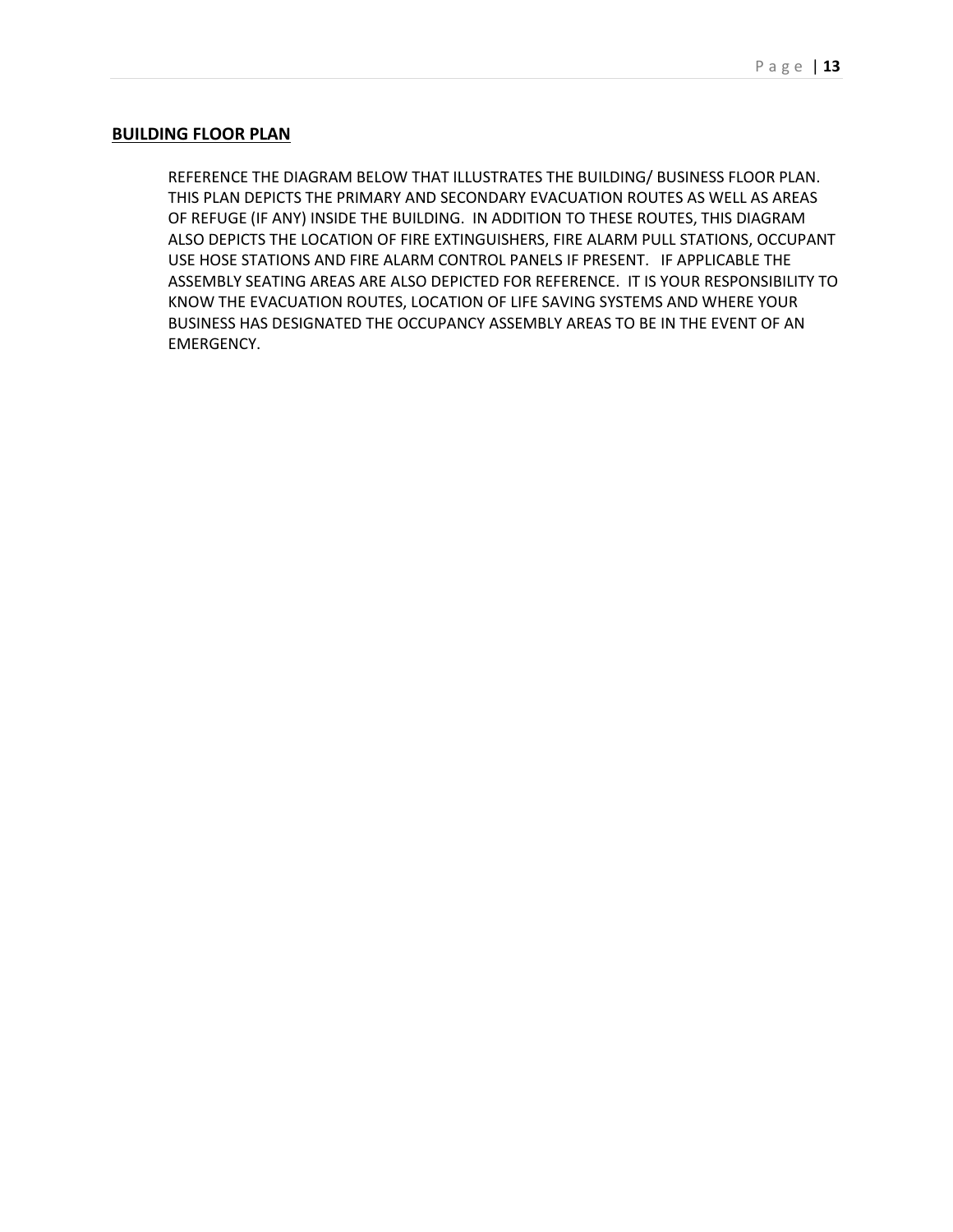#### **BUILDING SITE PLAN**

THE SITE PLAN BELOW IS THE AERIAL VIEW OF THE BUILDING/ BUSINESS AND THE SURROUNDING ACCESS POINTS SUCH AS ROADS AND PARKING LOTS. THIS PLAN ALSO DEPICTS THE LOCATION OF ANY FIRE-HYDRANTS IN RELATION TO THE BUILDING AS WELL AS ANY STANDPIPE CONNECTIONS OR FIRE DEPARTMENT CONNECTIONS IF PRESENT. IN ADDITION TO THE PREVIOUSLY MENTIONED ITEMS, THE SITE PLAN SHALL INSTRUCT INDIVIDUALS WHERE TO GO TO ACCESS THE OCCUPANCY ASSEMBLY POINTS FROM THE PRIMARY AND SECONDARY EVACUATION ROUTES.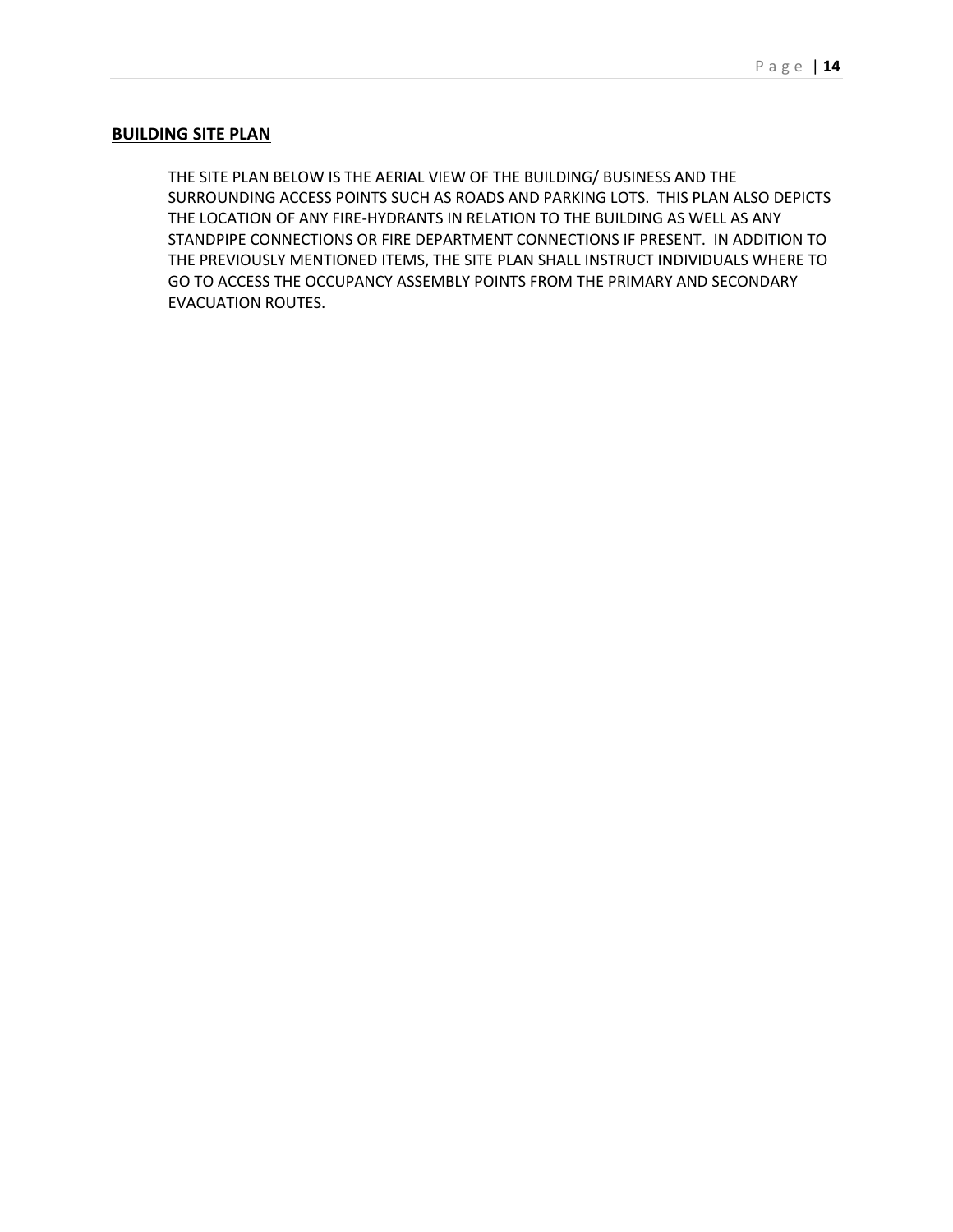#### **FIRE DRILL FREQUENCY CHART**

BELOW IS THE FREQUENCY AND PARTICIPATION CHART FOR EVACUATION DRILLS THAT ARE MANDATED BY NEW YORK STATE FIRE CODES CHAPTER 4 TABLE 405.2. THIS CHART IS FOR REFERENCE ONLY AS THE FOLLOWING PAGE IS INTENDED TO BE USED FOR YOUR RECORD KEEPING.

| <b>GROUP OR OCCUPANCY</b>  | <b>FREQUENCY</b>            | <b>PARTICIPATION</b> |
|----------------------------|-----------------------------|----------------------|
| <b>GROUP A</b>             | <b>QUARTERLY</b>            | <b>EMPLOYEES</b>     |
| GROUP A (d)                | <b>THREE ANNUALLY</b>       | <b>ALL OCCUPANTS</b> |
| GROUP B (c)                | <b>TWO ANNUALLY</b>         | <b>ALL OCCUPANTS</b> |
| GROUP B (d)                | THREE ANNUALLY              | ALL OCCUPANTS        |
| <b>GROUP E</b>             | MONTHLY (a)                 | <b>ALL OCCUPANTS</b> |
| <b>GROUP I</b>             | <b>QUARTERLY EACH SHIFT</b> | <b>EMPLOYEES (b)</b> |
| <b>GROUP R-1</b>           | <b>QUARTERLY EACH SHIFT</b> | <b>EMPLOYEES</b>     |
| GROUP R-2 (d)              | <b>FOUR ANNUALLY</b>        | ALL OCCUPANTS        |
| <b>GROUP R-4</b>           | <b>QUARTERLY EACH SHIFT</b> | <b>EMPLOYEES (b)</b> |
| <b>HIGH-RISE BUILDINGS</b> | ANNUALLY                    | <b>EMPLOYEES</b>     |

- **a.** THE FREQUENCY SHALL BE ALLOWED TO BE MODIFIED IN ACCORDANCE WITH SECTION 408.3.2.
- **b.** FIRE AND EVACUATION DRILLS IN RESIDENTIAL CARE ASSISTED LIVING FACILITIES SHALL INCLUDE COMPLETE EVACUATION OF THE PREMISES IN ACCORDANCE WITH SECTION 408.10.5. WHERE OCCUPANTS RECEIVE HABILITATION OR REHABILITATION TRAINING, FIRE PREVENTION AND FIRE SAFETY PRACTICES SHALL BE INCLUDED AS PART OF THE TRAINING PROGRAM.
- **c.** GROUP B BUILDINGS HAVING AN OCCUPANT LOAD OF 500 OR MORE PERSONS OR MORE THAN 100 PERSONS ABOVE OR BELOW THE LOWEST LEVEL OF EXIT DISCHARGE.
- **d.** APPLICABLE TO COLLEGE AND UNIVERSITY BUILDINGS IN ACCORDANCE WITH SECTION 408.3.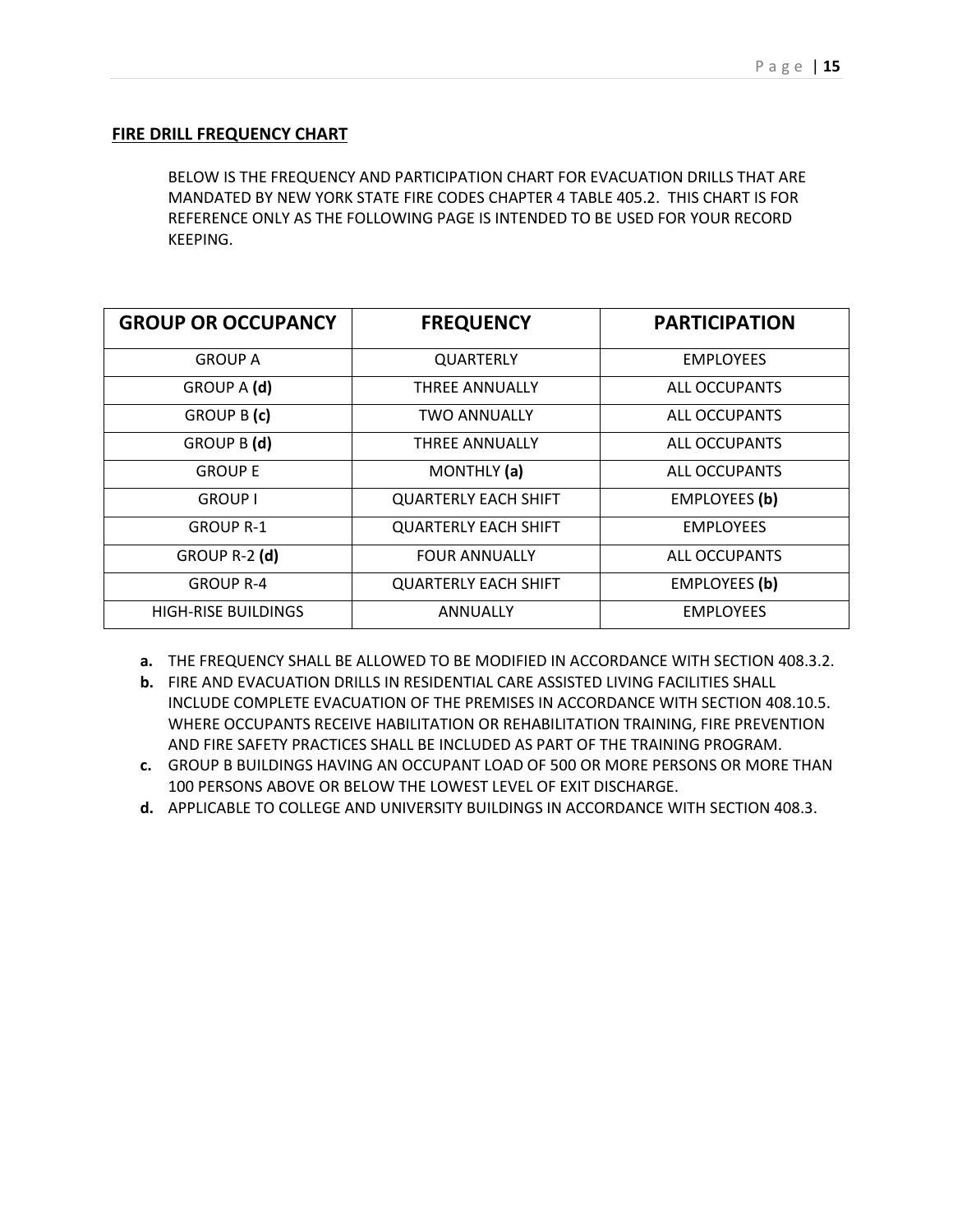# **FIRE DRILL INFORMATION**

| DATE: $\frac{\ }{\ }$ |                                                                                  |
|-----------------------|----------------------------------------------------------------------------------|
|                       | TIME OF DRILL: ________ AM PM SUPERVISOR SIGNITURE: ____________________________ |
|                       | EVACUATION TIME: ____: ____ # OF PEOPLE: _____                                   |
|                       |                                                                                  |
|                       |                                                                                  |
|                       |                                                                                  |
|                       |                                                                                  |
|                       |                                                                                  |
|                       |                                                                                  |

# NAMES/ SIGNATURES OF PEOPLE ATTENDING DRILL